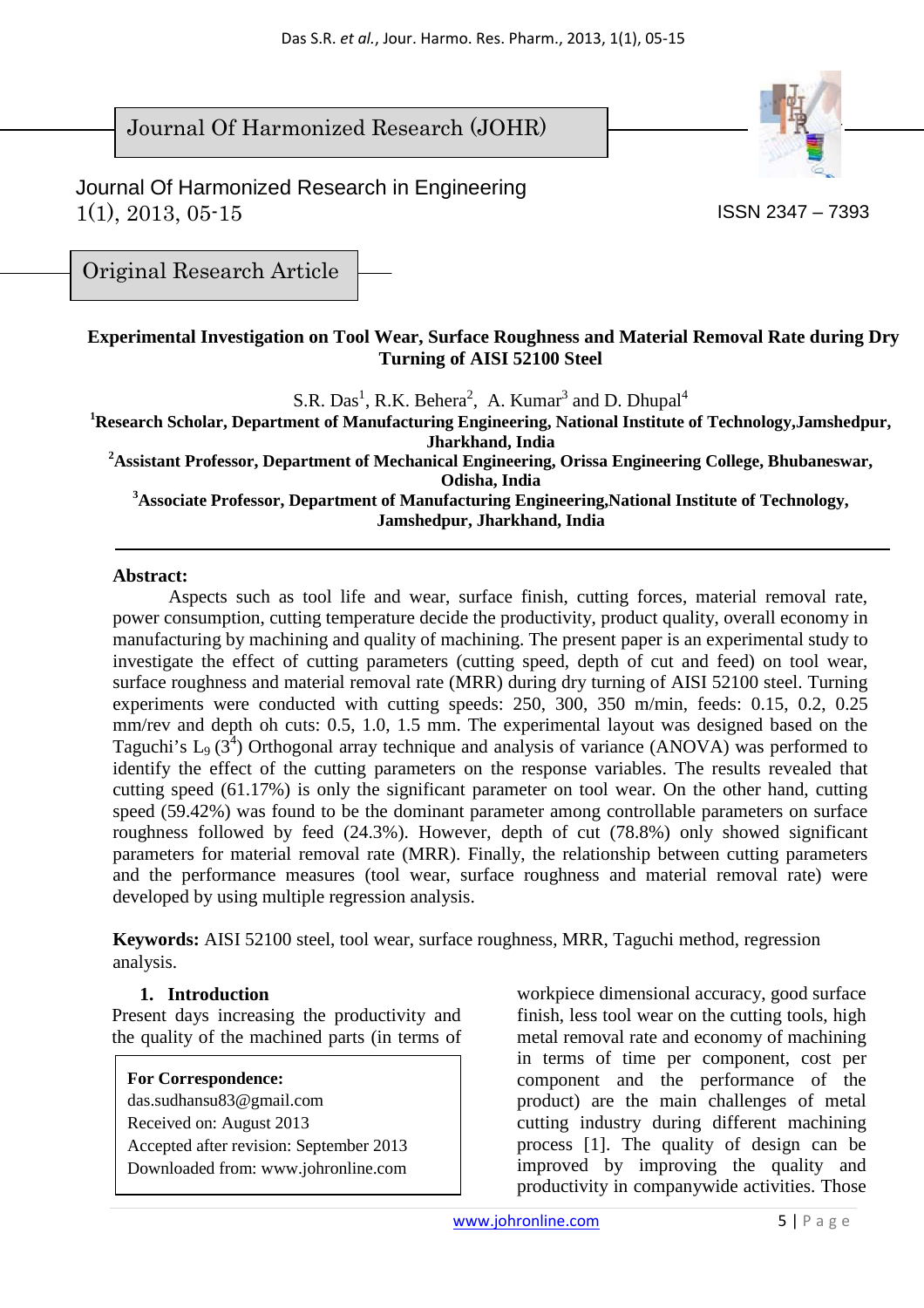activities concerned with quality, include in quality of product planning, product design and process design [2]. Usually wear test, power consumption, material removal rate and surface finish are the most desirable tests for quality measurement of machining process. Especially surface finish plays an important role on the product quality and it is a parameter of great importance in the evaluation of machining accuracy. In addition to surface finish quality, the tool wear and material removal rate are also importance characteristics in machining operation. In turning good surface finish, high material removal rate and low tool wear are desirable. Also dry turning is becoming important due to awareness towards the environment and worker's health. In addition to environment inputs, the cost associated cutting fluid is approximately 7-17% of total manufacturing cost which is very high [3], [4]. The machining parameter such as cutting speed, feed and depth of cut, features of tool, workpiece material and coolant conditions will highly affect these performance characteristics. Some works have studied the effect of cutting conditions (V, F, D) [5], [6], [7], the influence of workpiece hardness [8], [9], the tool geometry  $[9]$ ,  $[10]$ ,  $[11]$ , cutting time [12], cutting tool materials [13], [14] and the effects of cutting fluids [15], [16]. It is necessary to select most appropriate machining settings in under to improve cutting efficiency, process at low cost and produce high quality products [17].

Hence statistical design of experiments and statistical or mathematical model are used quite extensively. Statistical design of experiment refers to the process of planning the experimental so that the appropriate data can be analyzed by statistical methods, resulting in valid and objective conclusion [18]. Design and methods such as factorial design, response surface methodology (RSM) and Taguchi methods are now widely used in place of one factor-at-a-time experimental approach which is time consuming and exorbitant in cost [19]. Taguchi techniques have been widely used by lot of researchers for optimization of cutting parameters [5], [6],

[7], [10], [12], [13], [14], [20] & [21]. A. Bhattacharya et al. [20] have investigated the effect of cutting parameters on surface finish and power consumption during high speed machining of AISI 1045 steel using Taguchi design and ANOVA. The result showed a significant effect of cutting speed on surface roughness and power consumption, while the other parameters have not substantially affected the response. Yang and Tarng [21] used the Taguchi method to find the optimal cutting parameters for turning of AISI 1045 steels using cemented carbide cutting tools. They found that cutting speed and feed rate were the significant cutting parameters for affecting the tool life. M. Kaladhar et al. [10] investigated the effects of process parameters on surface finish and MRR during turning of AISI 304 austenitic steel using PVD coated cermet insert of 0.4 and 0.8 mm nose radius. The results revealed that feed and nose radius are the most significant process parameters on surface roughness, however depth of cut and feed are the significant on MRR. Davim and Figueira [12] investigated the machinability evaluation in hard turning of cold work steel (D2) with ceramic tools using statistical techniques. It was concluded that the tool wear was highly influenced by the cutting velocity, and in a smaller degree, by cutting time. The specific cutting pressure was also strongly influenced by the feed rate.

The present study is an experimental investigation to evaluate the influence of cutting parameters (cutting speed, depth of cut and feed ) on tool wear, surface roughness and material removal rate (MRR) by employing Taguchi's orthogonal array design and analysis of variance (ANOVA) during dry turning of AISI 52100 steel. The relationship between cutting parameters and the performance measures has been developed by multiple regression analysis.

# **1. Taguchi Method**

The Taguchi experimental design method is a well-known, unique and powerful technique for product or process quality improvement [2]. It is widely used for analysis of experiment and product or process optimization. Taguchi has developed a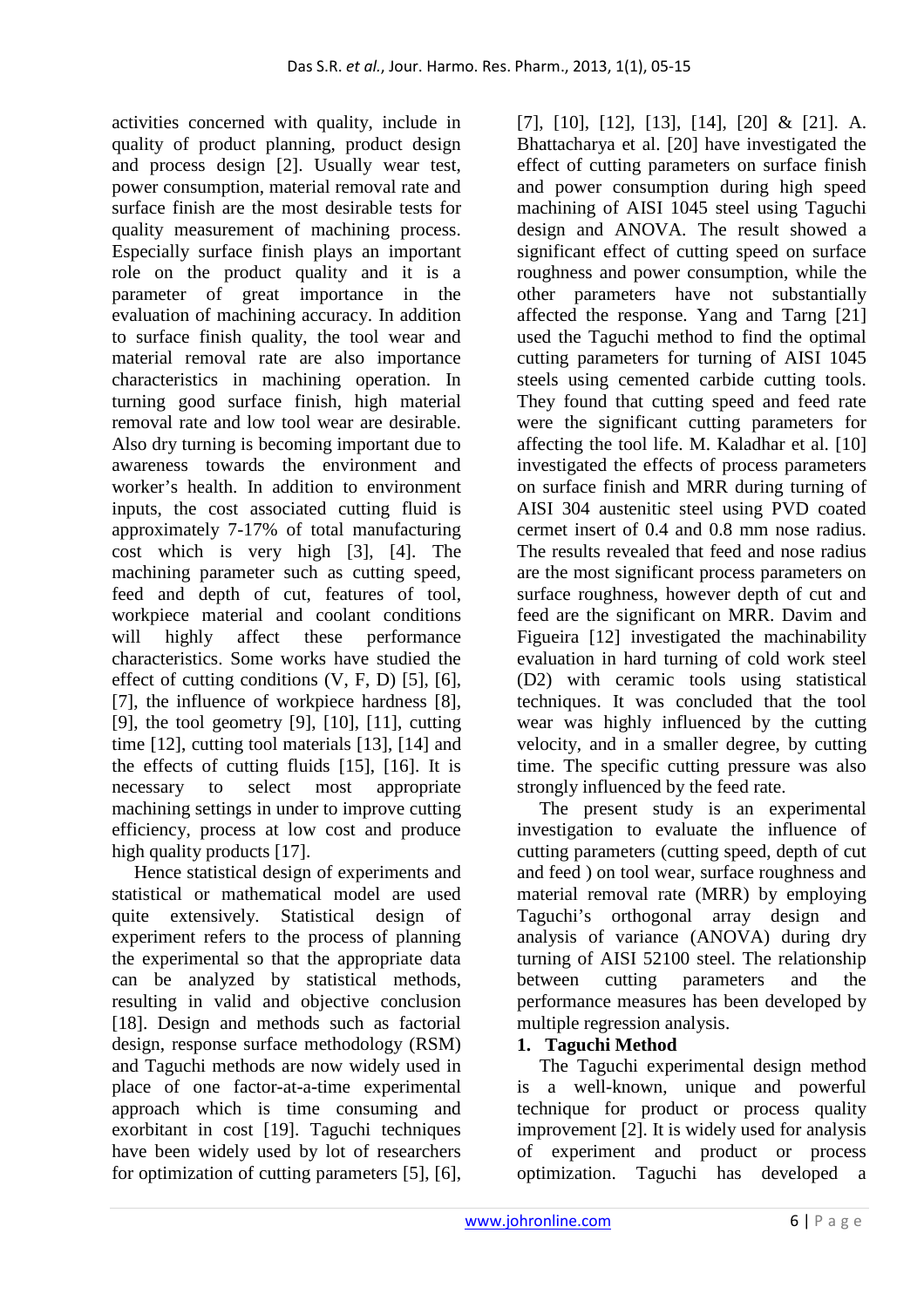methodology for the application of factorial design experiments that has taken the design of experiments from the exclusive world of the statistician and brought it more fully into the world of manufacturing. His contributions have also made the practitioner's work simpler by advocating the use of fewer experimental designs, and providing a clearer understanding of the nature of variation and the economic consequences of quality engineering in the world of manufacturing. Taguchi introduces his concepts to:

• Quality should be designed into a product and not inspected into it.

• Quality is best achieved by minimizing the deviation from a target.

The cost of quality should be measured as a function of deviation from the standard and the losses should be measured systemwide.

Taguchi recommends a three-stage process to achieve desirable product quality by designsystem design, parameter design and tolerance design. While system design helps to identify working levels of the design parameters, parameter design seeks to determine parameter levels that provide the best performance of the product or process under study. The optimum condition is selected so that the influence of uncontrollable factors causes minimum variation to system performance. Orthogonal arrays, variance and signal to noise analysis are the essential tools of parameter design. Tolerance design is a step to fine-tune the results of parameter design [22].

# **2. Experimental Details**

2.1. Workpiece Material

The workpiece material was AISI 52100 steel in the form of round bars having 60 mm diameter and length of 120 mm. AISI 52100 steel is a difficult-to-machine material because of its low specific heat, tendency to high strain hardened [23]. And their typical applications are in manufacturing of machine tool parts like spindles, shafts, bearing and automobile products. The chemical composition of AISI 52100 steel is given in the Table 1.

## 2.2. Cutting Inserts

In tests, coated carbide inserts of ISO designation VNMG  $160408$   $(35^0$  diamond shaped inset) without chip breaker geometry has been used for experimentation. The cutting inserts were clamped onto a right hand tool holder having ISO designation MVJNR 2020K16.

2.3. Experimental Procedure

The turning tests on the workpiece were conducted under dry conditions on a CNC lathe (JOBBER XL, ACE India) which have a maximum spindle speed of 3500 rpm and maximum power of 16kW. A hole was drilled on the face of workpiece to allow it to be supported at the tailstock (Fig.1). Prior to actual machining, the rust layers were removed by a new cutting insert in order to minimize any effect of in homogeneity on the experimental results.

Material removal rate (MRR) has been calculated from the difference of volume of workpiece before and after each experiment by using the following formula.

$$
MRR = \frac{\text{Volume removed}}{\text{Cutting time}} = \frac{\pi L (d_{\frac{1}{2}}^2 - d_{\frac{1}{2}}^2)}{\frac{\pi L}{\pi N}} \text{mm}^3/\text{min}
$$

Where,  $d_1$  and  $d_2$  are diameters of workpiece before and after machining, L is length of machined work piece and N is spindle speed to achieve specific cutting speed.

2.4. Measurement Of Tool Wear And Surface Roughness

The surface roughness of the machined samples were measured with ZEISS & ACCT make Surfcom 130A with a cut-off length of 0.08 mm over the sampling lengths. The average value of surface roughness (Ra) was used to quantify the roughness achieved on the machined surfaces.

During the course of experimentation the tool flank wear of worn out inserts were measured with the help of a profile projector (make: Nikon V-12B) having magnification in the range of 5-500X.

2.5. Design Of Experiments

The aim of the experiments is to analyze the effect of cutting parameters on the tool wear, surface roughness and material removal rate (MRR) during dry turning of AISI 52100 steel. The experiments were planned using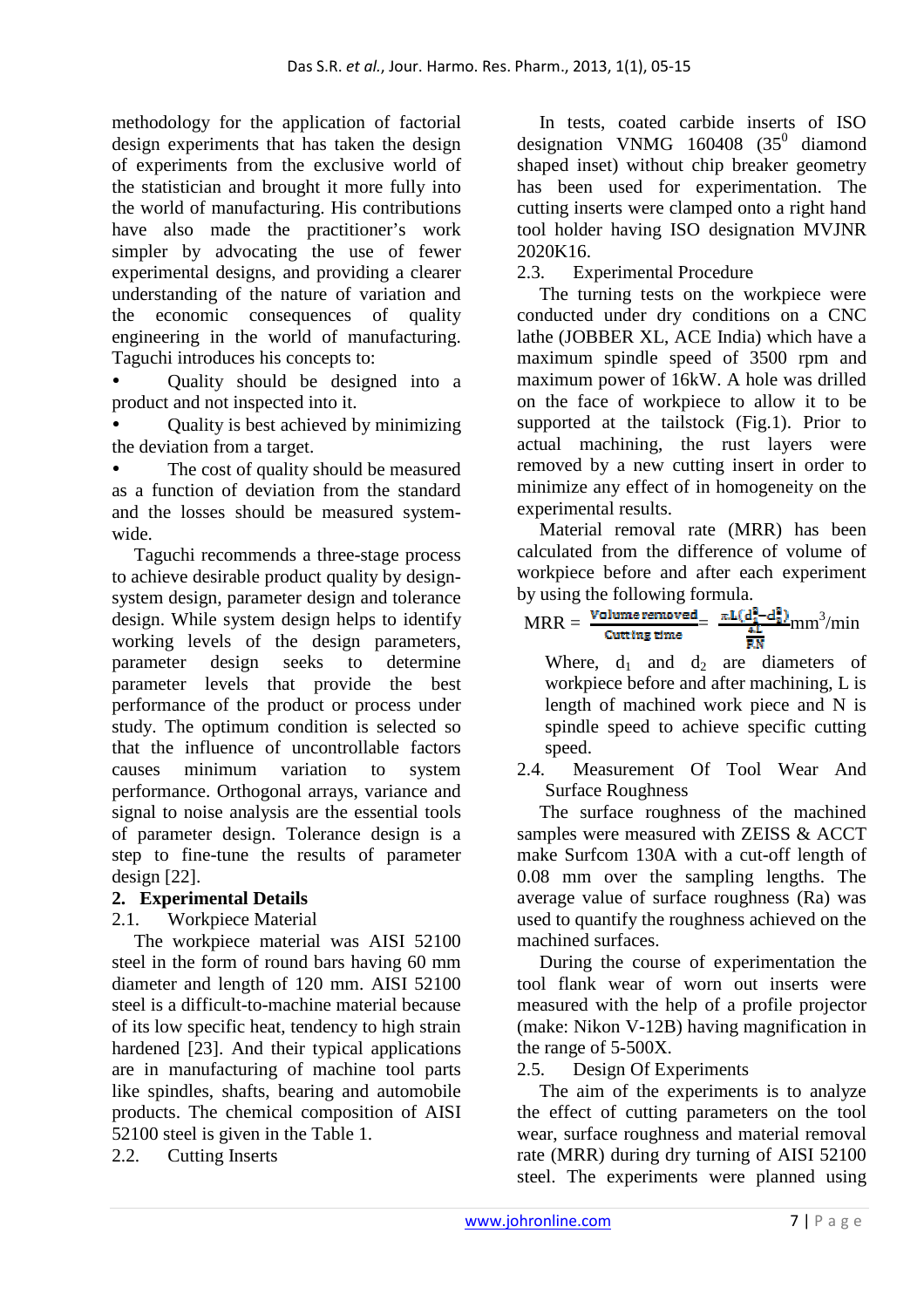Taguchi's orthogonal array in the design of experiments which help in reducing the number of experiments. The experiments were conducted according to a three level,  $L_9$  (3<sup>3</sup>) orthogonal array. The cutting parameters

identified were cutting speed, depth of cut and feed. The control parameters and the levels used in experiment, experimental set up and conditions are given in the Table 2 and Table 3 respectively.

| Table 1. Chemical composition of AISI 52100 steel workpiece |      |        |      |     |             |        |      |                |
|-------------------------------------------------------------|------|--------|------|-----|-------------|--------|------|----------------|
| Composition                                                 |      | Si     | Mn   |     | $\circ$     |        |      | Fe             |
| Wt. %                                                       | 0.95 | 0.10   | 0.30 |     | 0.025       | 0.04   | 0.04 | <b>Balance</b> |
| Table 2. Cutting parameters and levels                      |      |        |      |     |             |        |      |                |
| Parameters                                                  |      | Unit   |      |     |             | Levels |      |                |
|                                                             |      |        |      |     |             |        |      |                |
| Depth of Cut (D)                                            |      | mm     |      | 0.5 |             |        | 1.5  |                |
| Feed $(F)$                                                  |      | mm/rev |      |     | 0.15<br>0.2 |        | 0.25 |                |
| Cutting speed $(V)$                                         |      | m/min  |      | 250 |             | 300    |      | 350            |
|                                                             |      |        |      |     |             |        |      |                |



*Fig. 1. View of cutting zone Table 3. Experimental set-up and conditions* 

| Machine tool                                                                                   |     |     |      | ACE Designer JOBBER-XL CNC lathe. |                                    |                            |  |  |
|------------------------------------------------------------------------------------------------|-----|-----|------|-----------------------------------|------------------------------------|----------------------------|--|--|
| Work specimen materials                                                                        |     |     |      | AISI 52100 steel                  |                                    |                            |  |  |
| Size                                                                                           |     |     |      |                                   | $\Phi$ 60 mm x 120 mm              |                            |  |  |
| Cutting inserts                                                                                |     |     |      |                                   | VNMG 160408 (ISO specification)    |                            |  |  |
| Tool holder                                                                                    |     |     |      |                                   | MVJNR 2020 K16 (ISO specification) |                            |  |  |
| Surface roughness tester                                                                       |     |     |      |                                   | Surfcom 130A (ZEISS & ACCT make)   |                            |  |  |
| Profile projector                                                                              |     |     |      | Nikon V-12B                       |                                    |                            |  |  |
| Cutting conditions                                                                             |     |     |      | Dry                               |                                    |                            |  |  |
| Table 4. Orthogonal array L <sub>9</sub> of Taguchi experiment design and experimental results |     |     |      |                                   |                                    |                            |  |  |
| Run No.                                                                                        | V   | Ð   | F    | Tool wear (mm)                    | Ra (µm)                            | <b>MRR</b>                 |  |  |
|                                                                                                |     |     |      |                                   |                                    | $\text{(mm}^3/\text{sec})$ |  |  |
|                                                                                                | 250 | 0.5 | 0.15 | 0.077                             | 0.520                              | 2728.47                    |  |  |
| 2                                                                                              | 250 | 1   | 0.2  | 0.181                             | 0.666                              | 6958.41                    |  |  |
| 3                                                                                              | 250 | 1.5 | 0.25 | 0.127                             | 0.687                              | 12586.718                  |  |  |
| 4                                                                                              | 300 | 0.5 | 0.2  | 0.138                             | 0.871                              | 4585.5234                  |  |  |
| 5                                                                                              | 300 | 1   | 0.25 | 0.169                             | 3.813                              | 9747.71                    |  |  |
| 6                                                                                              | 300 | 1.5 | 0.15 | 0.213                             | 1.042                              | 9537.9024                  |  |  |
|                                                                                                | 350 | 0.5 | 0.25 | 0.195                             | 4.576                              | 6459.2                     |  |  |
| 8                                                                                              | 350 |     | 0.15 | 0.273                             | 3.748                              | 10267.147                  |  |  |
| 9                                                                                              | 350 | 1.5 | 0.2  | 0.359                             | 2.163                              | 13361.88                   |  |  |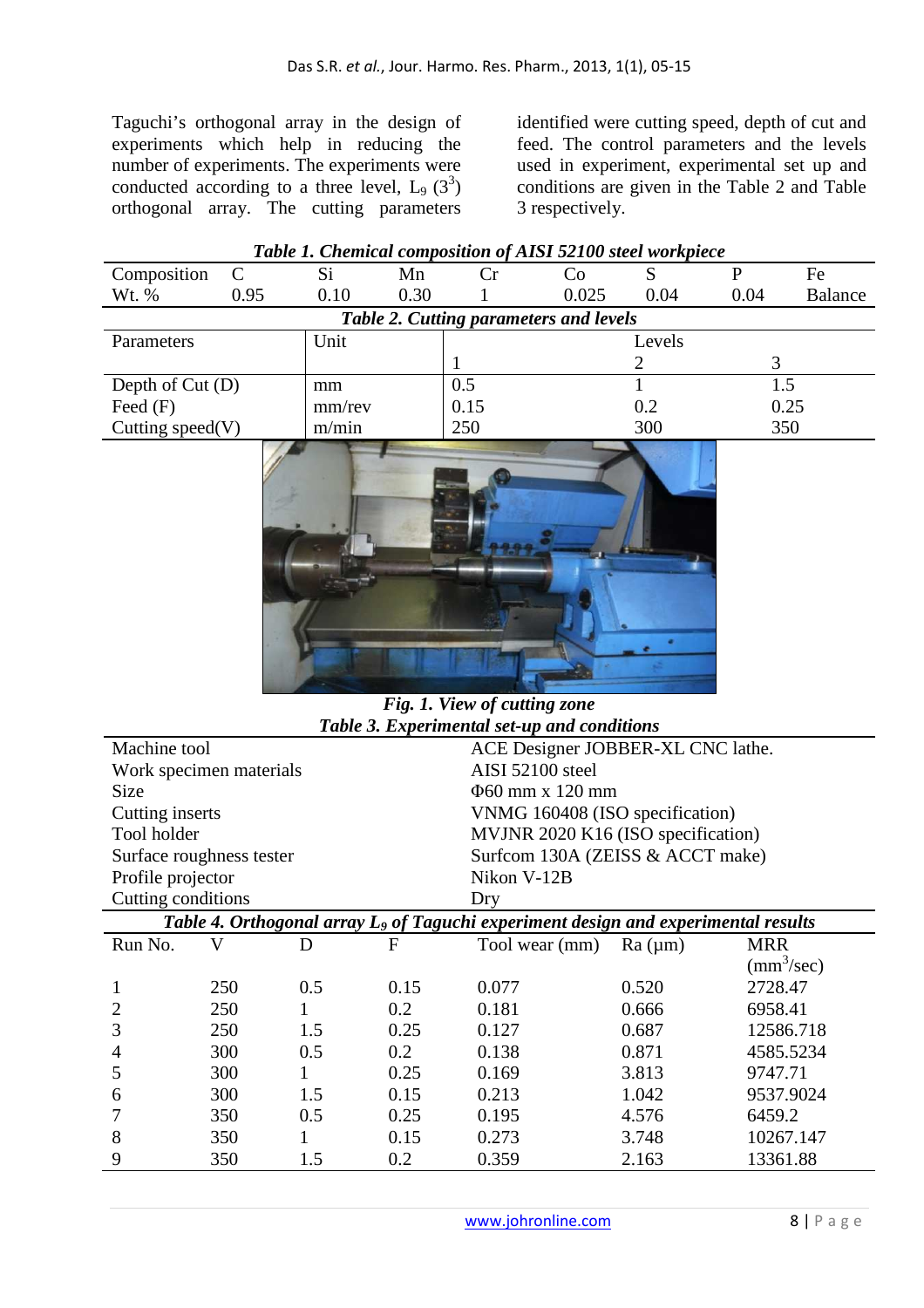### **3. Results and Discussion**

#### 3.1. ANALYSIS OF VARIANCE (anova)

The experimental results from Table 4 were analyzed with analysis of variance (ANOVA), which used for identifying the factors significantly affecting the performance measures. The results of the ANOVA with the tool wear, surface roughness and material removal rate are shown in Tables 5, 6 and 7 respectively. This analysis was carried out for significance level of  $\alpha=0.05$  i.e. for a confidence level of 95%. The sources with a P-value less than 0.05 are considered to have a statistically significant contribution to the performance measures. The last column of the tables shows the percent contribution of significant source of the total variation and indicating the degree of influence on the result.

| Table 5. Analysis of variance for tool wear             |                |                 |                      |                       |              |         |  |  |  |
|---------------------------------------------------------|----------------|-----------------|----------------------|-----------------------|--------------|---------|--|--|--|
| Source                                                  | <b>DOF</b>     | <b>SS</b>       | MS                   | $\mathbf{F}$          | $\mathbf{P}$ | $C(\%)$ |  |  |  |
| V                                                       | $\overline{2}$ | 0.0342042       | 0.0171021            | 41.91                 | 0.023        | 61.17   |  |  |  |
| D                                                       | $\overline{2}$ | 0.0149629       | 0.0074814            | 18.33                 | 0.052        | 26.76   |  |  |  |
| $\mathbf F$                                             | $\overline{2}$ | 0.0059309       | 0.0029654            | 7.27                  | 0.121        | 10.61   |  |  |  |
| Error                                                   | $\overline{2}$ | 0.0008162       | 0.0004081            |                       |              | 1.46    |  |  |  |
| Total                                                   | 8              | 0.0559142       |                      |                       |              | 100     |  |  |  |
|                                                         |                |                 |                      |                       |              |         |  |  |  |
| $S = 0.0202018$                                         |                | $R-sq = 98.54%$ |                      | $R-sq(adj) = 94.16%$  |              |         |  |  |  |
| Table 6. Analysis of variance for surface roughness     |                |                 |                      |                       |              |         |  |  |  |
| Source                                                  | <b>DOF</b>     | <b>SS</b>       | <b>MS</b>            | ${\bf F}$             | $\mathbf{P}$ | $C(\%)$ |  |  |  |
| V                                                       | $\mathbf{2}$   | 12.4126         | 6.2063               | 46.21                 | 0.021        | 59.42   |  |  |  |
| D                                                       | $\overline{2}$ | 3.1339          | 1.5670               | 11.67                 | 0.079        | 15.00   |  |  |  |
| $\overline{F}$                                          | $\overline{2}$ | 5.0751          | 2.5376               | 18.89                 | 0.050        | 24.3    |  |  |  |
| Error                                                   | $\overline{2}$ | 0.2686          | 0.1343               |                       |              | 1.28    |  |  |  |
| Total                                                   | 8              | 20.8903         |                      |                       |              | 100     |  |  |  |
|                                                         |                |                 |                      |                       |              |         |  |  |  |
| $S = 0.366479$                                          |                | $R-sq = 98.71%$ | $R-sq(adj) = 94.86%$ |                       |              |         |  |  |  |
| Table 7. Analysis of variance for material removal rate |                |                 |                      |                       |              |         |  |  |  |
| Source                                                  | <b>DOF</b>     | <b>SS</b>       | <b>MS</b>            | $\mathbf{F}$          | $\mathbf{P}$ | $C$ (%) |  |  |  |
| V                                                       | $\mathbf{2}$   | 11363642        | 5681821              | 3.30                  | 0.232        | 11.22   |  |  |  |
| D                                                       | $\overline{2}$ | 79798310        | 39899155             | 23.18                 | 0.041        | 78.80   |  |  |  |
| $\mathbf{F}$                                            | $\overline{2}$ | 6659093         | 3329547              | 1.93                  | 0.341        | 6.58    |  |  |  |
| Error                                                   | $\overline{2}$ | 3442053         | 1721027              |                       |              | 3.40    |  |  |  |
|                                                         |                |                 |                      |                       |              |         |  |  |  |
| Total                                                   | 8              | 101263098       |                      |                       |              | 100     |  |  |  |
|                                                         |                |                 |                      |                       |              |         |  |  |  |
| $S = 1311.88$                                           |                | $R-sq = 96.60%$ |                      | $R-sq(adj) = 86.40\%$ |              |         |  |  |  |

DOF= Degree of freedom, SS= Sum of squares, MS= Mean squares, C= Contribution

From the analysis of the Table 5 shows that the only significant parameter for the tool wear is cutting speed which contributes 61.17% of the total variation. The next largest contribution comes from depth of cut (26.76%) then feed (10.65%), which is not statistically significant. Table 6 shows the results of ANOVA for surface roughness. It is observed that, the cutting speed (59.42%) is the most significant parameter followed by the feed (24.3%). However, the insignificant parameter (depth of cut) has the least effect (15%) in controlling the surface roughness. Table 7 shows the ANOVA results for the material removal rate (MRR). The results indicate that the depth of cut is the only found the significant parameter on material removal rate, which contribution is 78.8%. The cutting speed and feed does not present a statistical significance on material removal rate; which contribution are 11.22% and 6.58% respectively.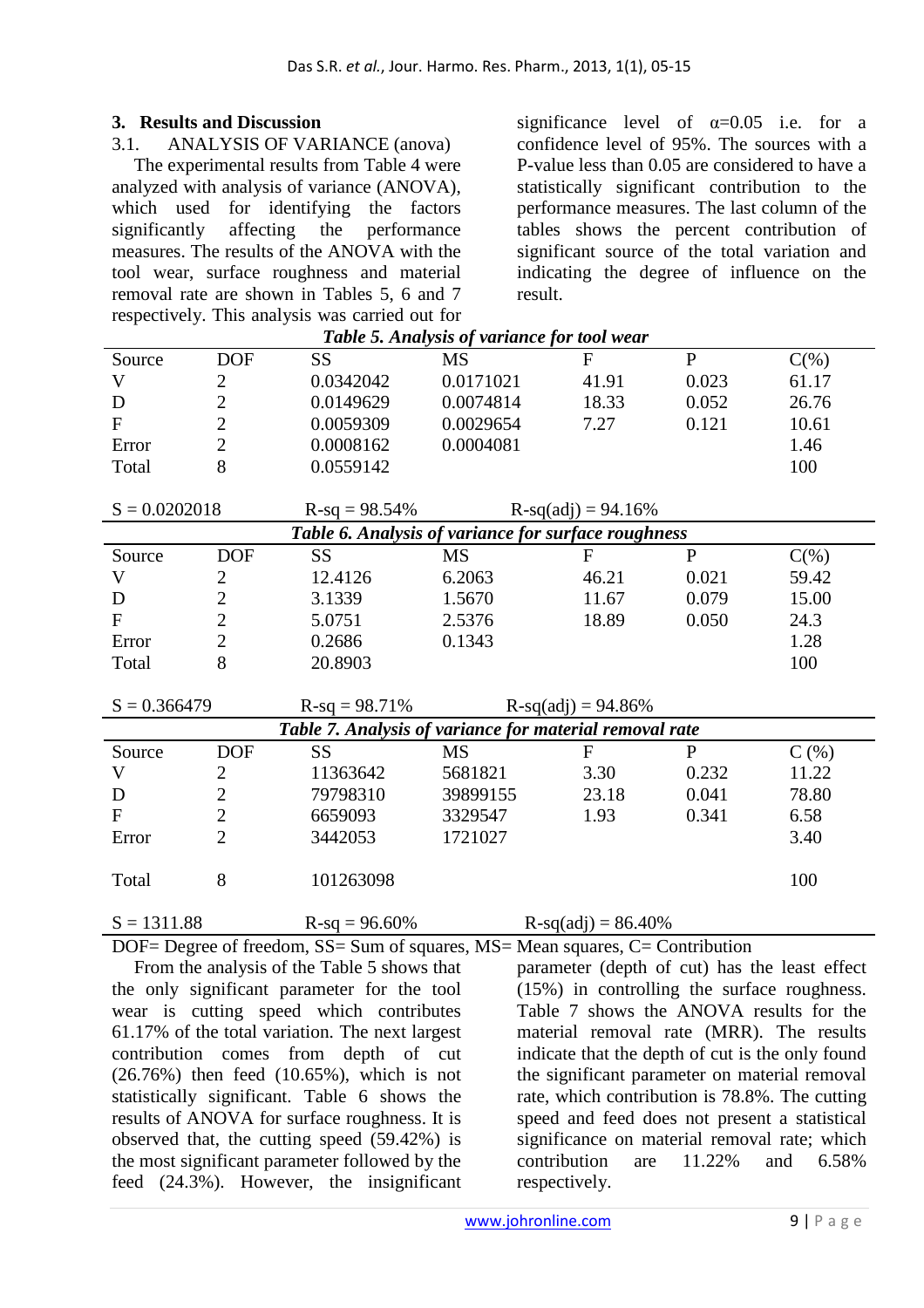The error contribution is 1.46%, 1.28% and 3.4% for tool wear, surface roughness and material removal rate respectively. As the percent contribution due to error is very small it signifies that neither any important factor was omitted nor any high measurement error was involved [22].

## 3.2. MAIN EFFECT PLOTS

The data was further analyzed to study the interact on amount cutting parameters (V, D,

F) and the main effect plots on the tool wear, surface roughness and material removal rate were analyzed with the help of software package MINITAB 15 and shown Fig. 2, 3 and 4 respectively. The plots show the variation of individual response with the three parameters, cutting speed, depth of cut and feed separately. In the plots, the X-axis indicates the value of each process parameters at three level and Y-axis the response value.





Figure 2 shows the main effect plot for tool wear. The results show that with the increase in the cutting speed and depth of cut there is a continuous increase in tool wear value that means the tool wear is an increasing function of cutting speed and depth of cut. However, with the increase in feed there is an increase in tool wear up to 0.2 mm/rev. A feed 0.2 mm/rev produces a highest tool wear and 0.25 mm/rev show the lowest tool wear. Based on the analysis using Fig. 2, low tool wear was obtained at cutting speed (250 m/min), depth of cut (0.5 mm) and feed (0.25 mm/rev).

Figure 3 shows the main effect plot for workpiece surface roughness (Ra) for cutting speed, depth of cut and feed. The surface roughness appears to be an almost linear increasing function of cutting speed. This result contradicts with the common

expectations that the surface roughness usually decreases with increasing cutting speed. As the increase in surface roughness with increased feed. According to this main effect plot, the conditions for good surface finish are: cutting speed at 250 m/min, feed at 0.20 mm/rev and depth of cut at 1.5 mm.

Figure 4 shows the main effect plot for workpiece MRR for cutting speed, depth of cut and feed. The results show that with the increasing in cutting speed, depth of cut and feed there is a continuous increase in material removal rate. The high value of cutting speed, depth of cut and feed give high value of material removal rate i.e. high production rate. It was observed that the maximum MRR is obtained at the cutting speed of 350 m/min, 1.5mm depth of cut and 0.25 mm/rev of feed.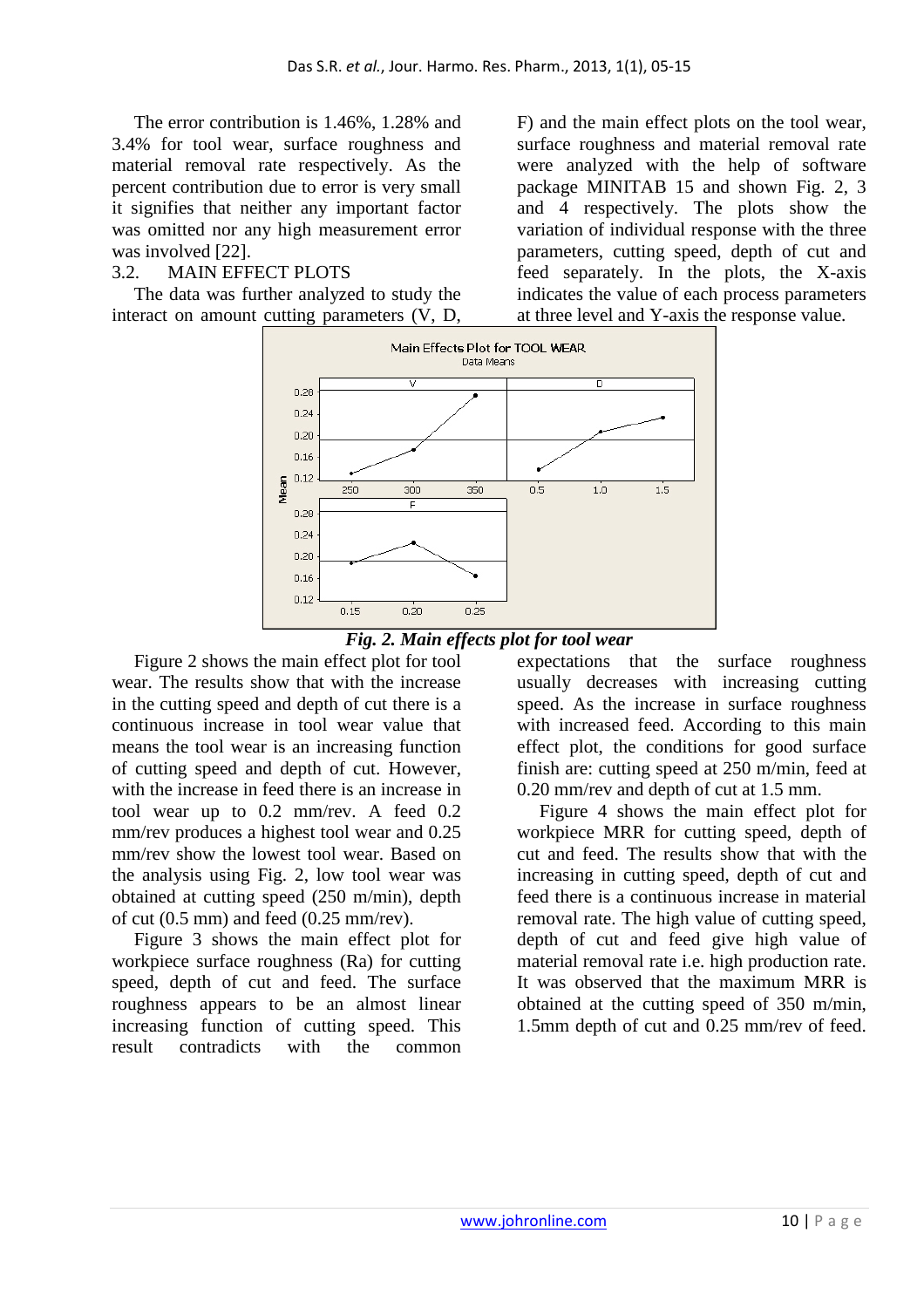



4.4 REGRESSION EQUATIONS

The relationship between the factors (cutting speed, depth of cut and feed) and the performance measures (tool wear, surface

roughness and material removal rate) were modelled by multiple linear regression. The following equations are the final regression models in terms of coded parameters for:

Tool wear (TW): TW=  $-0.298 + 0.00147V + 0.0963D -0.240F$  (R=0.87) (1) Surface roughness (Ra):  $Ra = -8.42 + 0.0287V - 0.692D + 12.6F$  (R=0.76) (2) Material removal rate (MRR):

$$
MRR = -10755 + 26V + 7238D + 20867F
$$
 (R=0.95) (3)

Inspection of some diagnostic plots of the model was done to test the statistical validity of the models. The residuals could be said to follow a straight line in normal plot of residuals implying that the errors were distributed normally, shown in Figures 5, 7 and 9 for tool wear, surface roughness and material removal rate respectively. This gives the support that terms mentioned in the model

are significant. The residuals were randomly scattered with in constant variance across the residuals versus the predicted plot (Figures 6, 8 and 10). Figure 5-10 indicated there is no obvious pattern and unusual structure present in the data which implies that the residual structure analysis does not indicate any model inadequacy.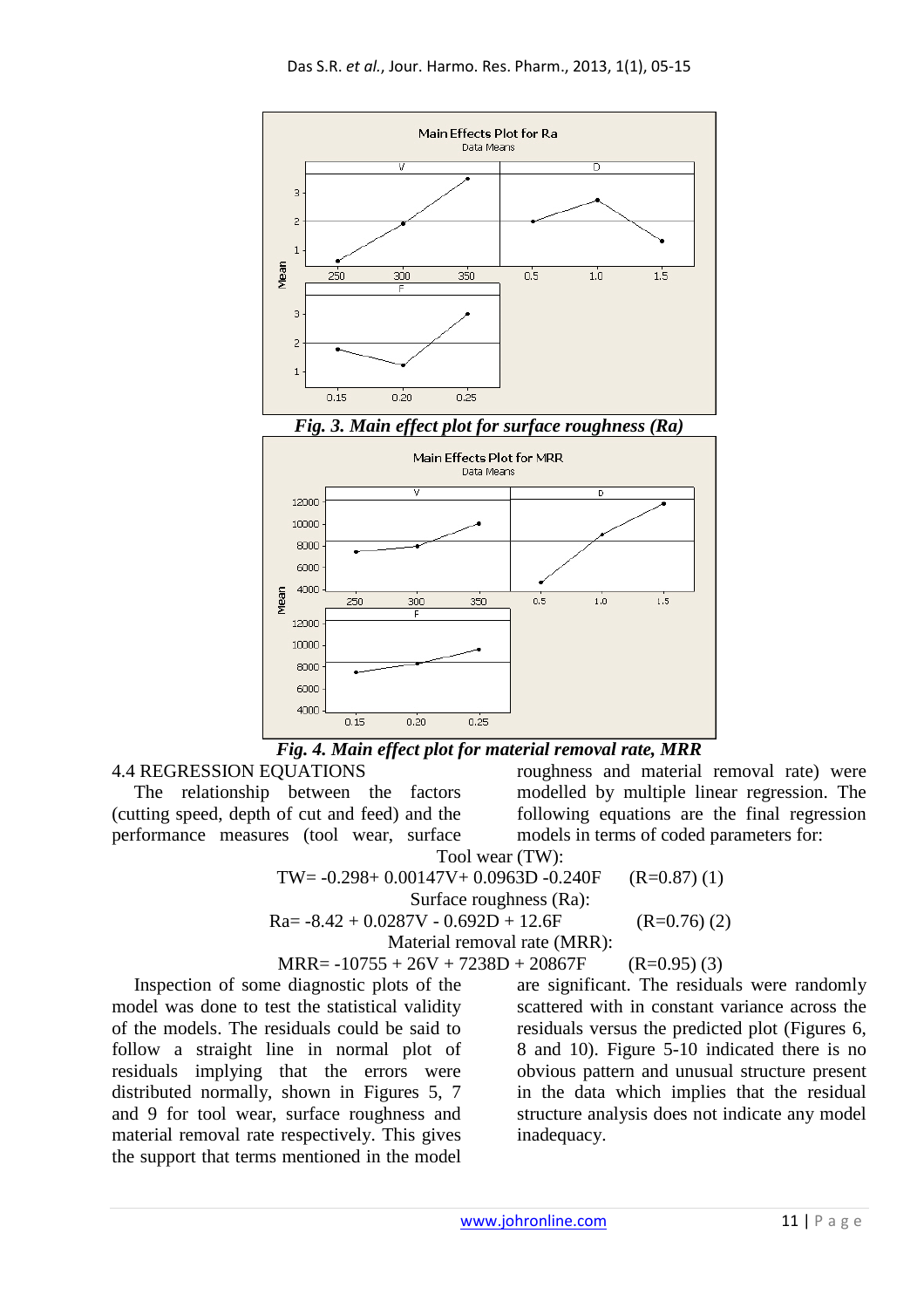

*Fig. 5. Normal probability plot of the residuals for tool wear* 



*Fig. 6. Residuals versus the fitted values for tool wear* 



*Fig. 7. Normal probability plot of the residuals for surface roughness (Ra)*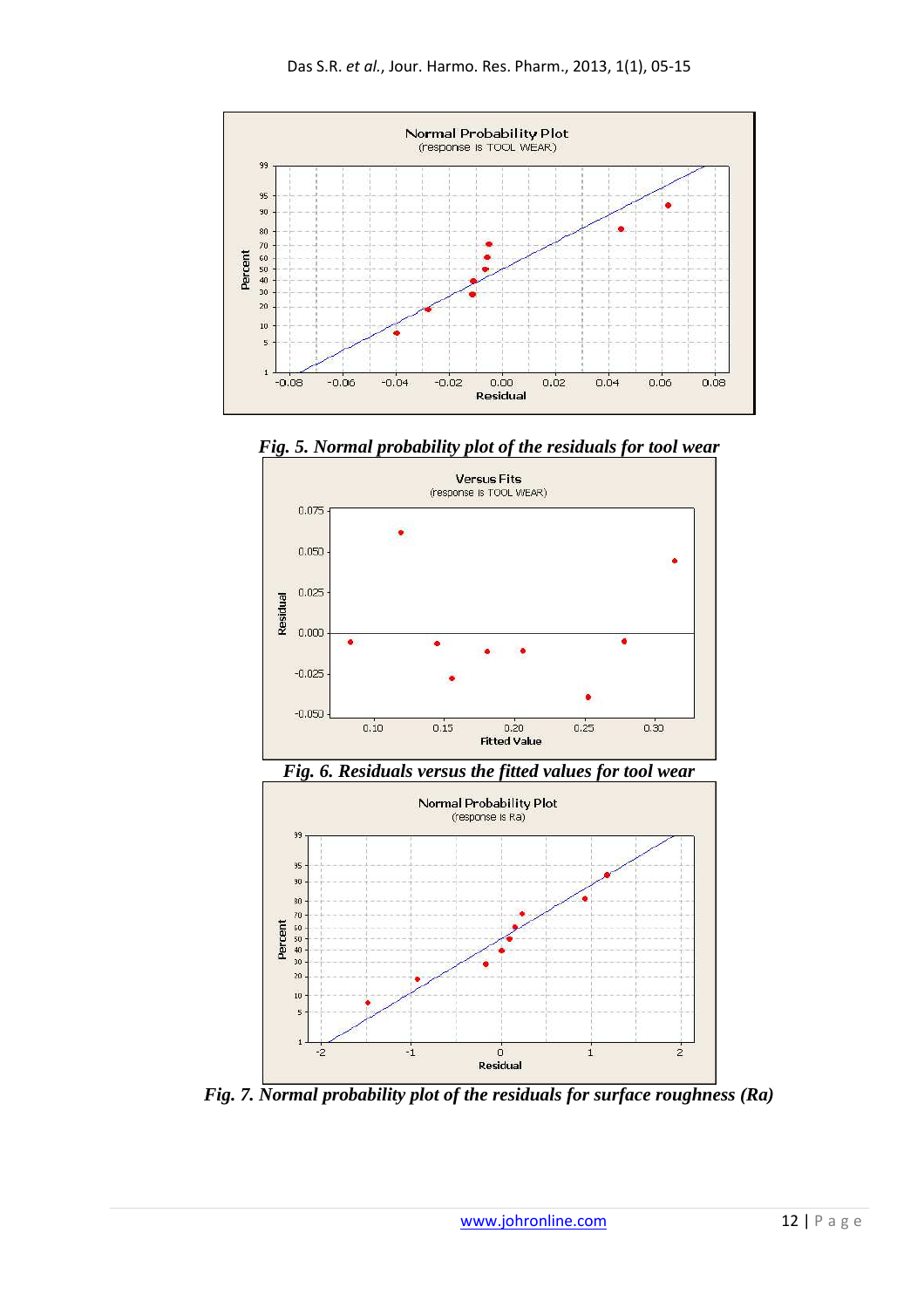

*Fig. 9. Normal probability plot of the residuals for material removal rate (MRR)* 



*Fig. 10. Residuals versus the fitted values for material removal rate (MRR)* 

## **4. Conclusions**

1. The study shows that Taguchi experimental design method is an effective way of determining the optimum cutting parameters to achieve less tool wear, good surface finish and maximum material removal rate by Taguchi parameter design process.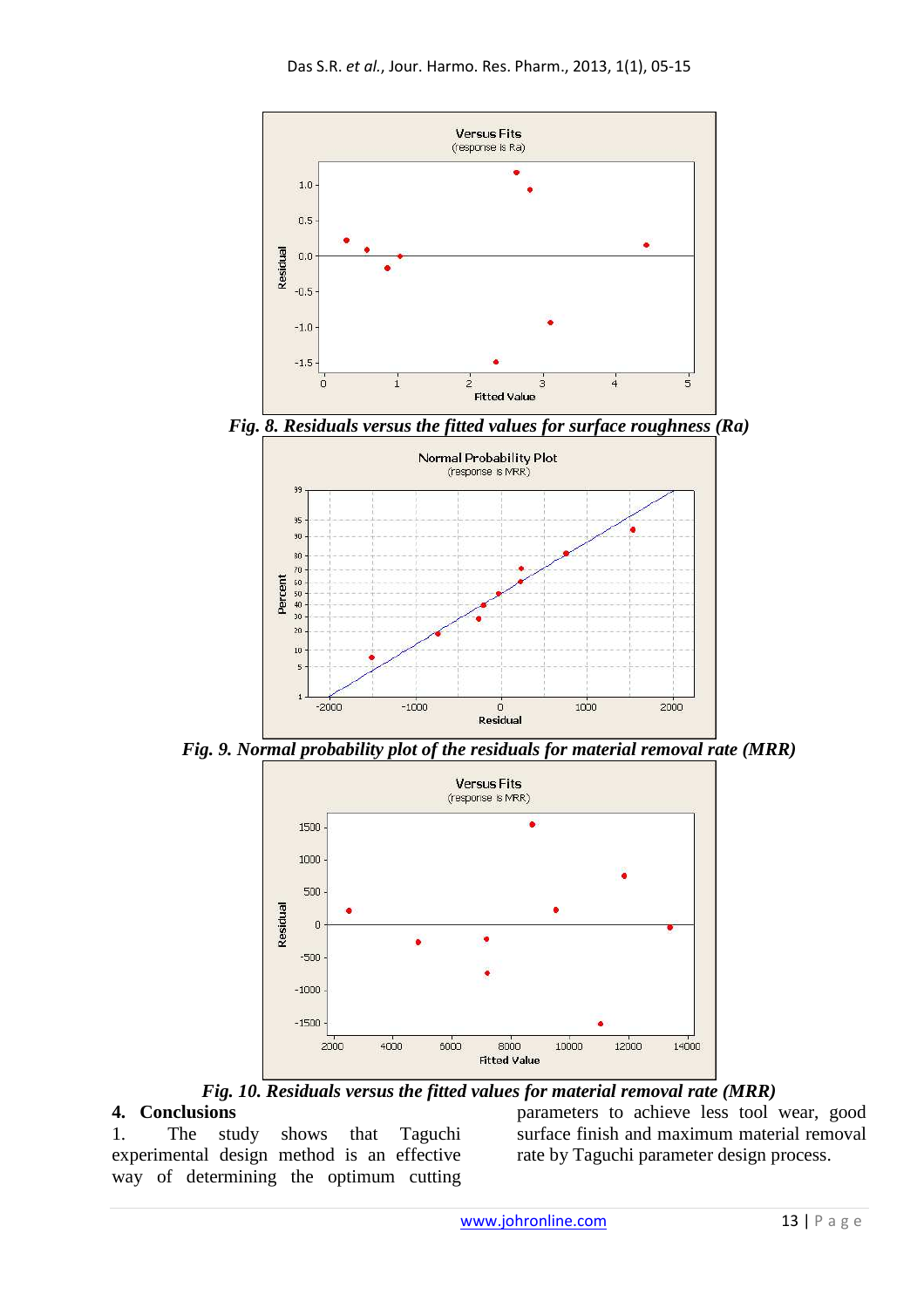2. The tool wear is highly influenced by the cutting speed (61.17%) in a smaller degree, by depth of cut (26.76%) and smallest influencing by feed (10.61%). In order to minimize the tool wear, the low level of the cutting speed (250m/min), low level of depth of cut (0.5mm) and feed (0.25mm/rev) should be preferred.

3. The significant factors for the surface roughness were cutting speed and feed with contribution of 59.42% and 23.3% respectively. Although not statistically significant, the depth of cut has a physical influence explaining 15% of the total variation.

4. Depth of cut (78.8%) was only found the significant parameters followed by cutting speed (11.22%) on material removal rate (MRR). Moreover, MRR is apparently to have an increasing trend with increase cutting speed, depth of cut and feed. So the optimal combination of cutting parameters for maximum material removal rate is obtained at 350 m/min cutting speed, 1.5 mm depth of cut and 0.25 mm/rev feed.

5. The relationship between the cutting parameters and performance measures are expressed by multiple regression equation, which can be used to estimate the expressed values of the performance level for any parameters levels.

# **6. References:**

- [1] S.R. Das, R.P. Nayak and D. Dhupal, "Optimization of Cutting Parameters on Tool Wear, Workpiece Surface Temperature and Material Removal Rate during Turning of AISI D2 Steel",*International Journal of Engineering and Technology*, Vol. 1, pp. 1-10, (2012).
- [2] R. Roy, *Design of experiment using the Taguchi approach*, John Wiley & Sons, New York, (2001).
- [3] M.A. El Baradie, "Cutting Fluids, Part II: Recycling and clean machining", *Journal of Materials Processing Technology*, Vol. 56, pp. 798-806, (1996).
- [4] A.G. Jaharah, Mohd Nor AzmiMohdRodzi, A. Abdul Rahman, MohdNizamAbRahman and C. H. C.

Hassan, "Machinability of FCD 500 ductile cast iron using coated carbide tool in dry machining condition", *International J. of Mechanical and Materials Engineering*, Vol. 4, pp. 279-284, (2009).

- [5] H. Singh, R. Khanna and M.P. Garg, "Effect of Cutting Parameters on MRR and Surface Roughness in Turning EN-8",*International J. of Current Engineering and Technology*, Vol. 1, pp. 100-104, (2011).
- [6] H. Yanda, J.A.Ghani, M.A.M. Rodzi, K. Othman and C.H.C. Haron, "Optimization of material removal rate, surface roughness and tool life on conventional dry turning of FCD700", *International Journal of Mechanical and Materials Engineering*, Vol. 5, pp. 182-190, (2010).
- [7] V.S. Sharma, S. Dhiman, R. Sehgal and S.K. Sharma, "Assessment and optimization of cutting parameters while turning AISI 52100 steel", *International J. of Precision and Manufacturing*, Vol. 5, pp. 1-10, (2008).
- [8] M. N. Islam and Brian Boswell, "An Investigation of Surface Finish in Dry Turning", *Proceedings of the World Congress on Engineering*, London, pp. 1- 6, (2011).
- [9] T. Ozel, T.K. Hsu and E. Zeren, "Effects of cutting edge geometry, workpiece hardness, feed rate and cutting speed on surface roughness and forces in finish turning of hardened AISI H13 steel", *I. J. Adv. Manufacturing Technology*, Vol. 25, pp. 262-269, (2005).
- [10] M. Kaladhar, K. VenkataSubbaiah and C.SrinivasaRao, "Parametric optimization during machining of AISI 304 Austenitic Stainless Steel using CVD coated  $DURATOMIC^{TM}$  cutting insert", *I. J. of Industrial Engineering Computations*, Vol. 3, pp. 577–586, (2012).
- [11] F. Kolahan, M. Manoochehri and A. Hosseini, "Simultaneous Optimization of Machining Parameters and Tool Geometry Specifications in Turning Operation of AISI1045 Steel", *World Academy of Science, Engineering and Technology*, pp. 786-789, (2011).